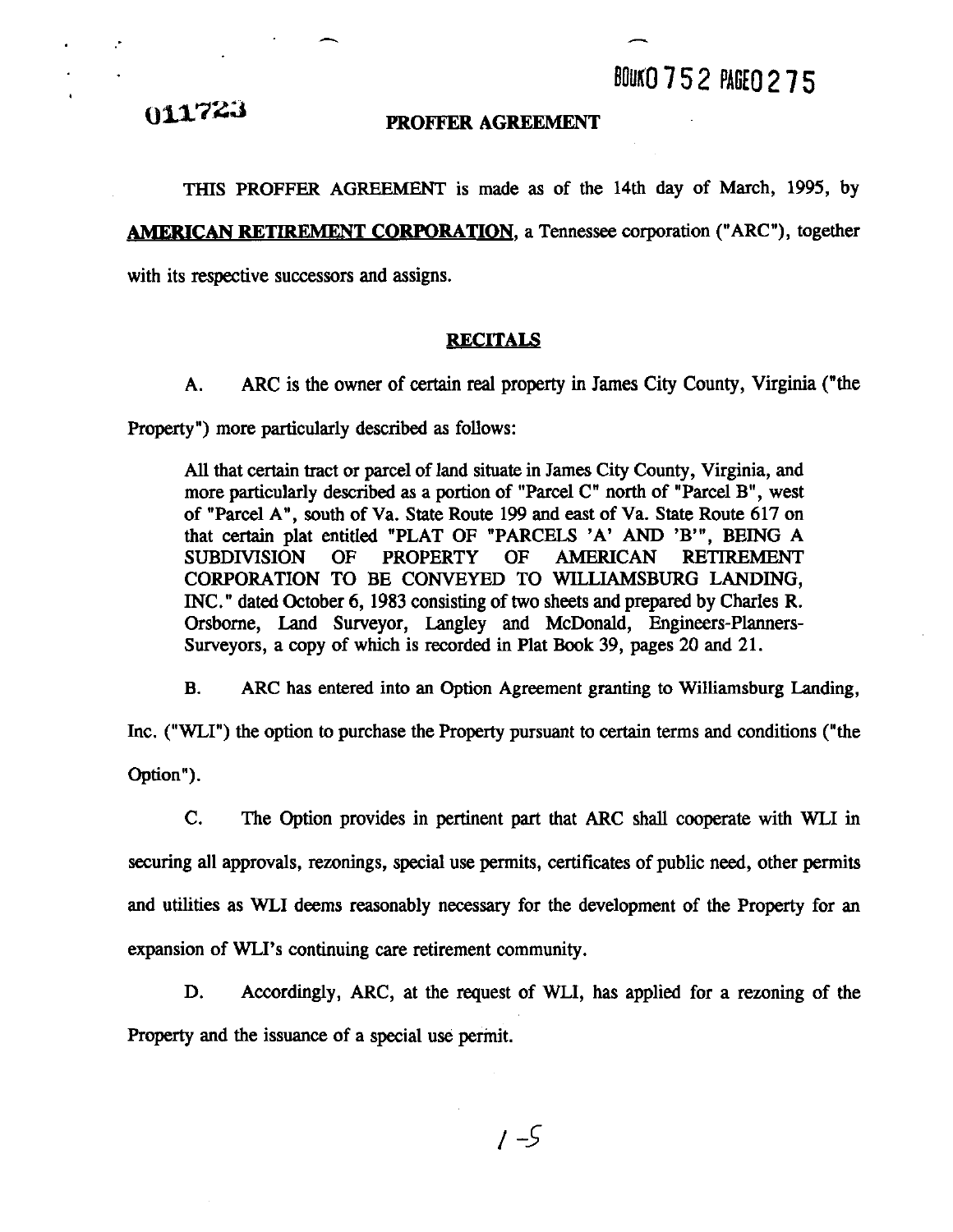### **BOOK0 7** 5 2 **PAGE0 2 7 6**

-

**E.** ARC has requested that the Property be rezoned from the Planned Unit Development District-Residential (PUD-R) to Multi-Family Residential (R-5). ARC has also requested a special use permit for the Property to permit nursing homes and facilities for the residence and care of the aged.

F. The provisions of the James City County Zoning Ordinance may be deemed inadequate for the orderly development of the Property.

**G.** ARC, at the request of WLI, desires to offer to James City County certain conditions on the development of the Property not generally applicable to land zoned Multi-Family Residential District **(R-5)** for the protection and enhancement of the community and to provide for the high quality and orderly development of the Property.

**H.** Upon the approval of the requested rezoning and special use permit, all prior proffers on the Property in favor of James City County shall become null and void.

NOW, THEREFORE, for and in consideration of the approval by James City County ("the County") of the rezoning set forth above and the issuance of the requested special use permit, and pursuant to **8** 15.1-491.1, et **seq.** of the Code of Virginia, 1950, **as** amended, and **8** 20-18 of the County Code, ARC, at the request of WLI, agrees that it will meet and comply with all of the following conditions in developing the Property. In the event both of the requested rezoning and special use permit are not granted by the County, these proffers shall thereupon become null and void.

#### **CONDITIONS**

1. The use of the Property shall be limited to accessory buildings or structures, apartments, community recreation facilities, off street parking **as** required, accessory restaurants, retail shops associated with community recreation facilities, signs, single-family dwellings

 $2 - 5$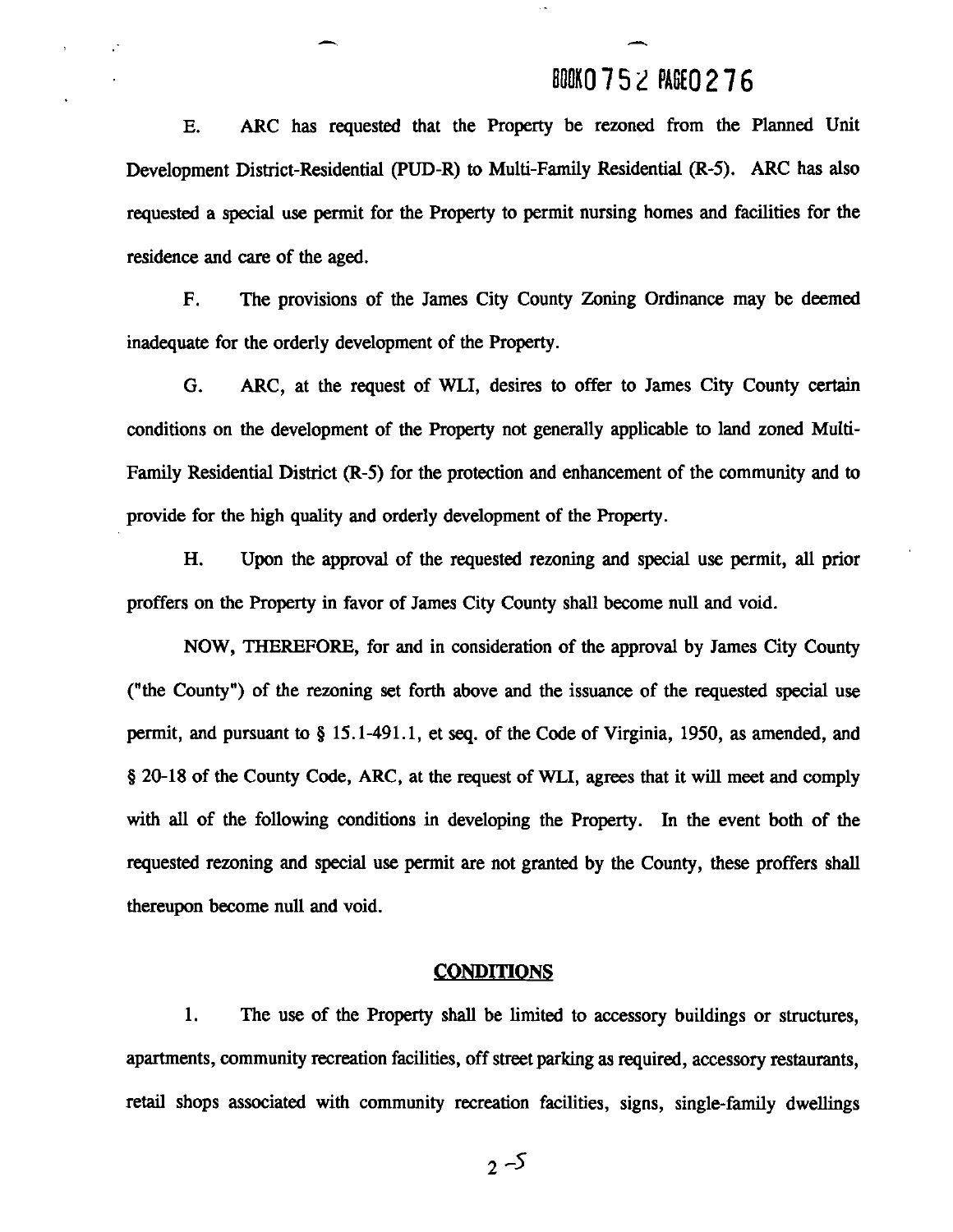### **BOOKO 752 PAGEN 277**

contained within a cluster development, two-family dwellings, townhouses, three-family dwellings all of which are to be used as facilities for the residence and/or care of the aged; and, with the special use permit, single-family dwellings, nursing homes and facilities for the residence and/or care of the aged.

**2.** The aggregate number of generally and specially permitted living units over and above the sum of a sixty (60) bed nursing home and a sixty (60) unit assisted living facility shall not exceed two (2) dwelling units per acre of the gross acreage of the Property.

**3.** The entrances to the Property shall be limited to entrances from Williamsburg Landing Drive. No entrances except temporary construction entrances approved by the County and the Virginia Department of Transportation shall be permitted from Lake Powell Road to the Property.

4. *All* internal roads within the Property shall be designed and constructed to Virginia Department of Transportation standards and guidelines but said roads shall be private and maintained by the Owner.

**5. A** Phase I Archaeological Study for the area to be disturbed on the Property shall be submitted to the Director of Planning for his review and approval prior to land disturbance. **A** treatment plan shall be submitted to and approved by the Director of Planning for all sites that **are,** in the Phase I study, recommended for a Phase **I1** evaluation and/or identified as being eligible for inclusion on the National Register of Historic Places. If a Phase **I1** study is undertaken such a study shall be approved by the Planning Director and a treatment plan for said sites shall be submitted to and approved by the Director of Planning for sites that **are** determined to be eligible for inclusion on the National Register of Historic Places and/or those sites that require a Phase **III** study. If, in the Phase **11** study, a site is determined eligible for nomination

 $3-5$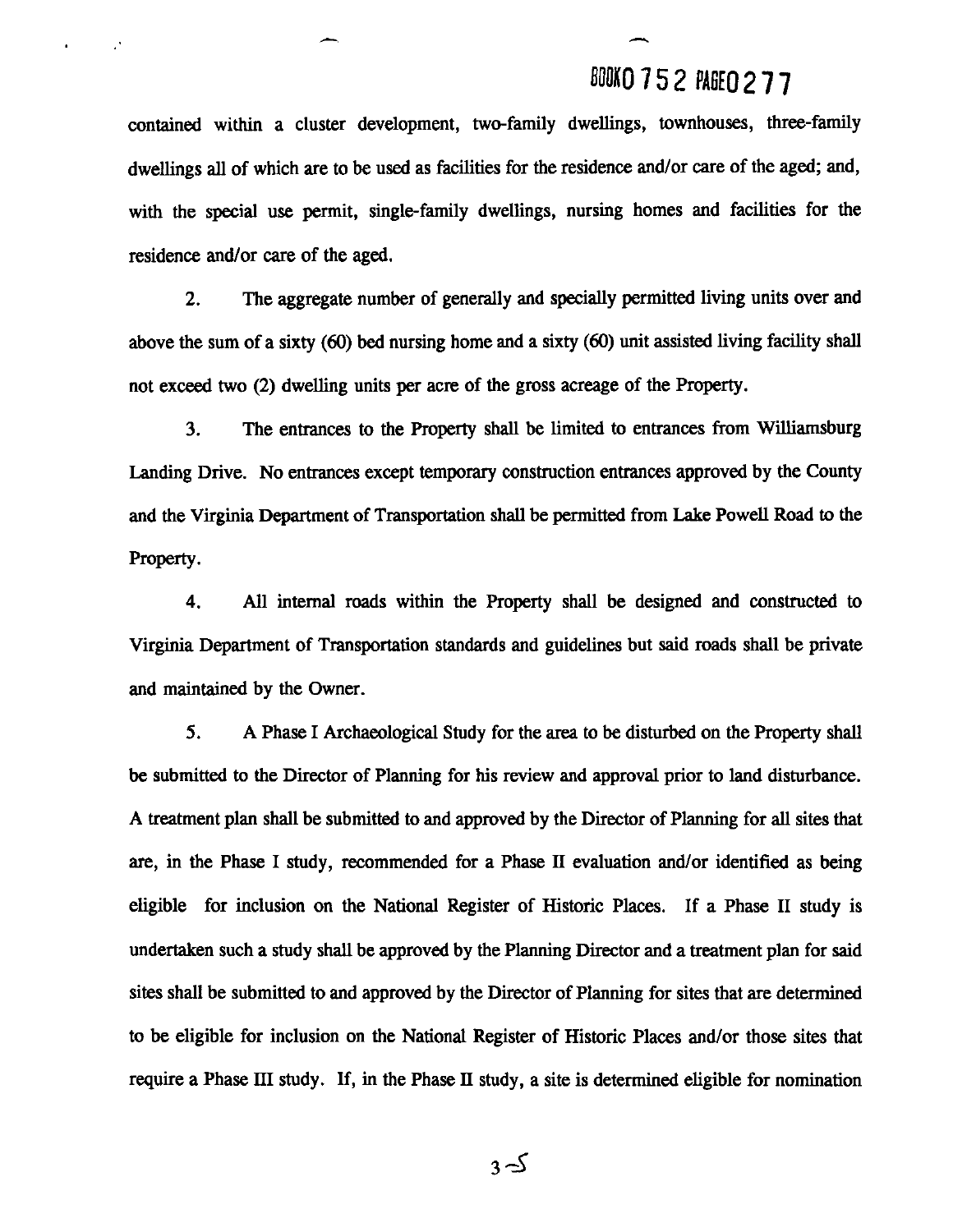# BOOKO 7 J 2 PAGEO 2 7 8

to the National Register of Historic Places and said site is to be presewed in place, the treatment plan shall include nomination of the site to the National Register of Historic Places. If a Phase **III** study is undertaken for said sites, such studies shall be approved by the Director of Planning prior to land disturbance within the study area. **AH** Phase I, Phase **II** and Phase **III** studies shall meet the Virginia Department of Historic Resource's Guidelines for Preparing Archaeological Resource Management Reports and the Secretary of the Interior's Standard and Guidelines for Archaeoloeical Documentation, as applicable, and shall be conducted under the supervision of a qualified archaeologist who meets the qualifications set forth in the Secretary of the Interior's Professional Oualification Standards. All approved treatment plans shall be incorporated into the plan of development for the site and the clearing, grading or construction activities thereon.

 $\mathbf{A}$ 

**6.** No building on the Property shall be erected closer than 100 feet to the existing rights of way of Lake Powell Road and Route 199. These areas shall be left in their existing natural wooded states, except for utility crossings, construction road entrances, signs and storm water management facilities each of which must be approved by the Development Review Committee of James City County Planning Commission. Notwithstanding the aforesaid, dead, diseased or dying trees or trees weakened by age, storm or other injury and dead, diseased or dying shrubbery may be removed.

**7.** No building on the Property shall exceed three (3) stories in height.

**8.** If any clause, sentence, paragraph, section or subsection of these Proffers shall be adjudged by any Court of competent jurisdiction to be invalid for any reason, including a declaration that it is contrary to the Constitution of the Commonwealth or of the United States, or if the application thereof to the Owner or to any government agency or circumstance is held

 $4 - 5$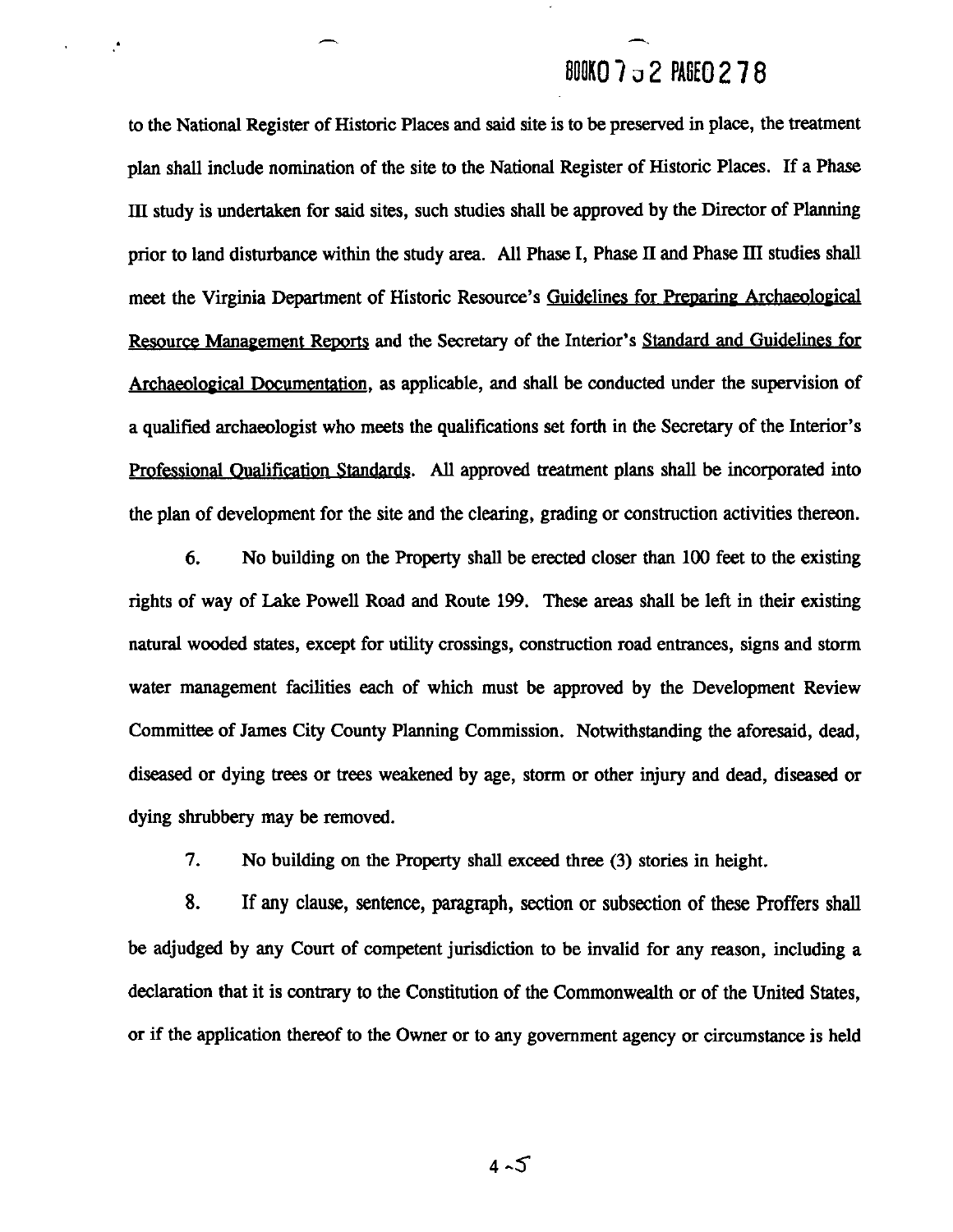## BOOKO 752 PAGEO 279

invalid, such judgment or holding shall be confined in its operation to the clause, sentence, paragraph, section or subsection hereof or the specific application thereof, directly involved in the controversy in which the judgment or holding shall have been rendered or made, and shall not in any way affect the validity of any other clause, sentence, paragraph, section or subsection hereof, or affect the validity of the application thereof to the Owner or to any other government agency, person or circumstance.

### **AMERICAN RETIREMENT CORPORATION, a Tennessee corporation**

By:  $(X \times Y)$  (SEAL) Chairman of the **Board** 

STATE OF TENNESSEE

CITY/COUNTY OF <u>UURRAGAAS ANDERSONES</u>, to-wit:<br>The foregoing instrument was acknowledged before me this *22* day of March, 1995 by W. E. Sheriff, Chairman of the Board of AMERICAN RETIREMENT CORPORATION, a Tennessee corporation, its agent in its behalf first duly authorized.

**k.** -C .UmT-3 NOTARY PU**BL**I

My commission expires:  $\sqrt{2} - 8 - 9$ **VIRGINIA:** City **ot Willlarnsburg and** County **of**  . Inmes City, to Wit: Office of the Circuit Commut the In the Cimi Sourg and County of January ∽dhe City of  $V$  $T$  (red 49 ل Lewis presented with cortificate annoyed and o'clock admitted to record at Teste: Helene, S., Ward, Clerk ausu Deputy Clerk

c:\wp51\wli\arc-prof.agt